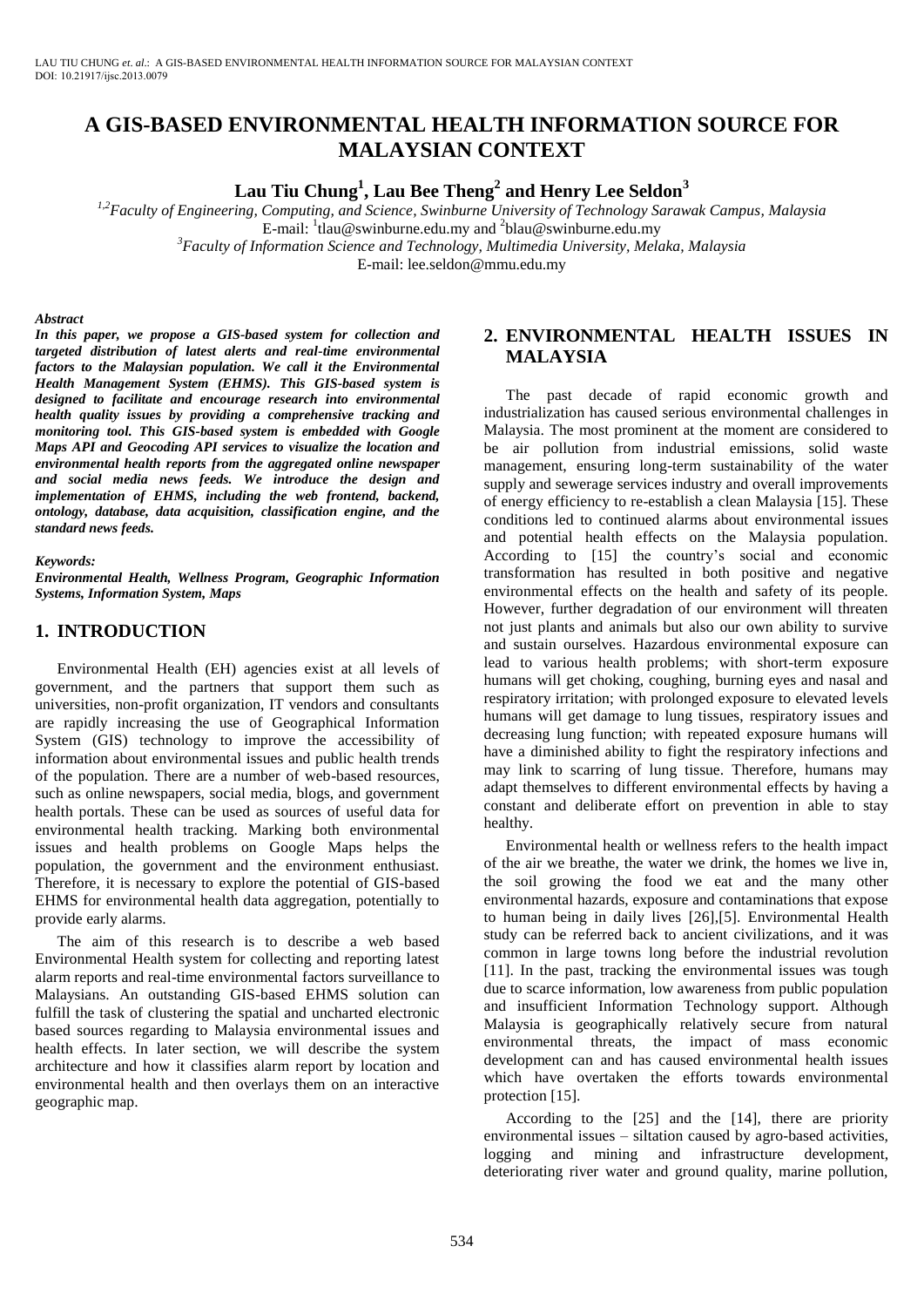toxic and hazardous waste, solid waste, deforestation and destruction of biodiversity caused by logging and conversion to other land use, rapid growth in water demand, more efficient use of energy required, coastal pollution, trans-boundary air pollution. Apart from that, there is also another set of concerns [\[25\]](#page-8-4) which involve emerging and re-emerging infectious diseases, regulation of private water companies, coordination of occupational health agencies, and implementation of occupational health agencies, and implementation environmental health impact assessment (EHIA) and relevant databases. All these environmental health issues have been identified and acknowledged to be important in Malaysia based on the latest data sheet in [\[25\]](#page-8-4) and the [\[14\].](#page-8-5)

There are other related sectors and issues [\[25\].](#page-8-4) The Agriculture Sector involves issues such as pesticide poisoning, irrigation runoff laden with fertilizer and pesticides, contamination of water resources, pesticide residue on vegetables. The Energy Sector involves air pollution, noise, thermal pollution, fly ash and sludge disposal, nuclear wastes. Industry Sector involves air and water pollution, chemical emergencies, hazardous waste management. Transport Sector such as road safety, traffic crashes, ambient air pollution, and noise. Urban/Rural development sector involves water supply systems, sanitary facilities, sewerage system, safe and adequate drinking water, solid waste management, drainage and flood control, good housing design and location, safe recreational waters. Cross-cutting issues involve health care waste, infectious/communicable diseases, vector-borne diseases, effects of climate change.

# **3. GIS-BASED ENVIRONMENTAL HEALTH MONITORING**

There is growing scientific evidence [\[18\]](#page-8-6) that environmental factors are strongly linked to many chronic diseases such as asthma, birth defects, and cancers. However, there is a gap in critical knowledge in understanding the prevalence and incidence of chronic and potentially associated environmental factors. Malaysia lacks critical knowledge about the possible links between environmental hazards (which are present in air, water, soil, dust, food, or other environmental media) and chronic diseases. Currently, we do not have many comprehensive systems at state or national level to track many of the exposures and health effects that may be related to environmental hazards.

The environmental health system in Malaysia is Air Pollutant Index Management System [\[13\].](#page-8-7) Air pollutant index management system is designed to monitor and detect the air pollution index of special concern to the Malaysia border region in the context of this research. Other existing surveillance systems such as National environmental public health tracking network [\[3\],](#page-8-8) The HealthMapper [\[26\],](#page-8-9) TOXMAP [\[22\],](#page-8-10) European Environmental agency [\[6\]](#page-8-11) and California EHTP [\[5\]](#page-8-2) are designed to monitor and detect a larger scale of environmental health including the spread of environmental hazards, exposure and health problems in US and European countries respectively such as Centers for Disease Control and Prevention [\[3\],](#page-8-8) World Health Organization [\[26\],](#page-8-1) US Environmental Protection Agency [\[22\],](#page-8-10) European Environment Agency [\[6\]](#page-8-11) and Environmental Health Investigation, Branch California [\[5\].](#page-8-2) The HealthMap is the only surveillance system which monitors and detects environmental health globally and locally but the domain content is limited to epidemics disease [\[7\].](#page-8-12)

Due to the increase in patients' healthcare knowledge, expectation and access to web search engine [\[19\]](#page-8-13) - [\[20\]](#page-8-14) many internet users would rather go online to seek the latest health information. Some people may search for second opinions prior to or after doctor's consultation [\[19\],](#page-8-13) [\[12\].](#page-8-15) This trend has changed us from passive receivers to active consumers of health information [\[19\].](#page-8-13) This new trend has changed people's mindset of seeking health information. However, searching for health information through traditional medical search engines is difficult. This is due to the information structure, increasing amount of published materials, multiple publication indexing, and complexity and readability of search results and different searchers' requirement[s \[20\],](#page-8-14) [\[19\].](#page-8-13)

#### **4. POTENTIAL ADVERSE HEALTH EFFECTS**

Many of these environmental health hazards, exposures and health's effects might lead to various significant health problems. Some environmental hazards, exposure and health's effects may lead to significant death or normal illness. If we discover any sign and symptom that occur on one's health, there are some possibilities that can caused by the environmental health hazards, exposures and health's effects that release surroundings from chemicals and contamination. Table.1 shows an example categorized by environmental dimension, environmental health categories, and possible reactions that is symptoms and signs.

|  |  | Table.1. Example of potential adverse health effects |  |  |  |
|--|--|------------------------------------------------------|--|--|--|
|--|--|------------------------------------------------------|--|--|--|

| <b>Environmental</b><br>dimensions                   | <b>Environmental</b><br>health categories | <b>Possible reactions</b>                                                                                                                                         |
|------------------------------------------------------|-------------------------------------------|-------------------------------------------------------------------------------------------------------------------------------------------------------------------|
| Air pollution<br>Water pollution<br>Illegal dumpsite | Allergens<br>Arbovirus<br>Molds           | Stuffy nose, itching,<br>sneezing.<br>Fever, Headache,<br>rash, or epidemic<br>disease<br>Neurological<br>problems, itchy eyes,<br>a chronic cough,<br>tiredness. |

According to [\[5\],](#page-8-2) chemicals and other contaminants have become a part of everyday life. They exist in every aspect of our lives before we are born. Some contaminants, like mold, are found naturally in the environment; other contaminants (like chemicals) are created by humans. Pressures for economic growth and development often result in failure to prevent and control environmental issues, which also failed to prevent and control the leak of chemicals and contaminations caused by human negligent act. Human's health reaction to the chemicals and contaminations will end up with cancer, neurological problems, respiratory problems, and reproductive problems. Regardless, there are always health risks relevant to certain countries, and Malaysia is no exception. Malaysia has had avian influenza, dengue, H1N1, hand, foot, and mouth disease, swine flu and others that can transmit from air, water, soil, etc.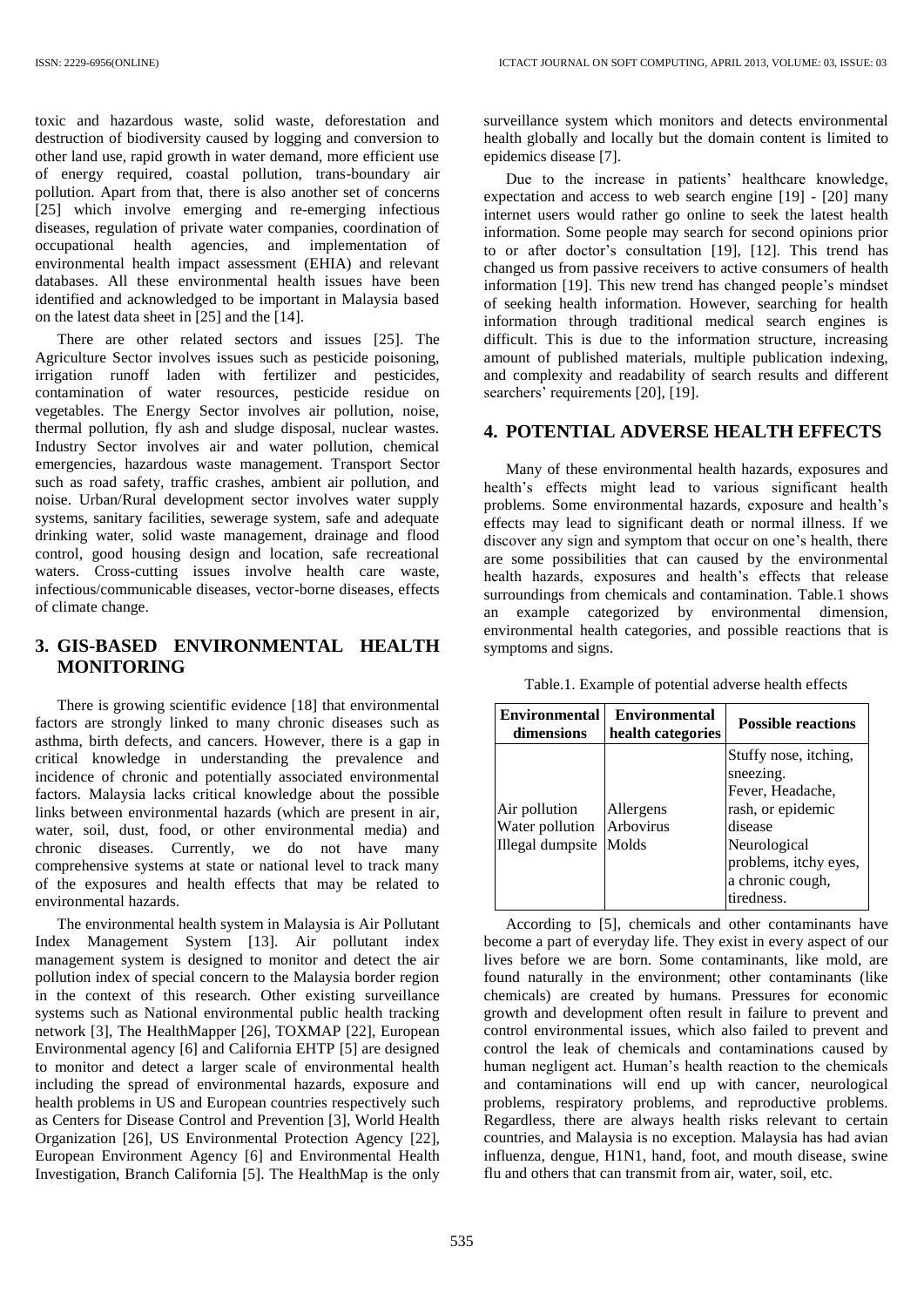### **5. ONTOLOGY-BASED MODEL AND SYSTEM ARCHITECTURE**

The Ontology-based modeling approach [\[17\],](#page-8-16) [\[4\]](#page-8-17) is proposed to support the design of EHMS. It is the most promising approach, as it enables a formal analysis of the domain knowledge, promoting contextual knowledge sharing and reuse in a ubiquitous computing system, and context reasoning based on semantic web technologies [\[8\].](#page-8-18) This latter ontology represents environmental health care resources coming from different online media news and social media. We have referenced existing environmental health ontologies from Freifeld and Brownstein [\[7\],](#page-8-12) NCBO BioPortal and BioPortal Rest Services [\[16\],](#page-8-19) Centers for Disease Control and Prevention [\[3\],](#page-8-8) Malaysia Department of Environment [\[13\],](#page-8-7) US Environmental Protection Agency [\[22\],](#page-8-10) European Environment Agency [\[6\],](#page-8-11) Environmental Health Investigation California [\[5\],](#page-8-2) Wisconsin Department of Health Services [\[24\]](#page-8-20) and World Health Organization [\[26\].](#page-8-9)

In this section, we describe the main design of the ontologybased modeling approach [\[17\],](#page-8-16) [\[4\]](#page-8-17) for our EHMS. As already mentioned, we extended an ontology-based model that indicates conceptual level and relations for model representation.

The Fig.1 illustrates the classes of the EHMS. There are 8 classes: Public User, FeedURL, MapFeed, Source, Marker, Location, State and District. The Class Public User is the general users who access the Web. The Class MapFeed indicates the qualified news feed. The Class Source is specialized by subclasses: FeedUrl to supply numerous online data. The Class Marker is a locked pin located on the Google Map. The Class Location is specialized by two subclasses: state and district to identify precise location on the map.

The Fig.2 shows the EHMS's layered architecture with Web Frontend access, Process, and News Feed Source. In Web Frontend, the web page with Google map [\[9\],](#page-8-21) search features of environmental health topic categories, online media news categories, date, location, and news title will be loaded in user's browser.

The user can search by location in order to find the latest report that contains environmental health issues. The user can also search by environmental health topic categories in order to identify reported alerts. The news title search is also available for non-environmental health keywords search. The online media news source search is provided for users to choose and narrow down the search results. The date search is provided for users to choose from the earliest reports until the latest reports. The users are able to add news, which is approved by administrator. The users are given opportunity to bookmark, share and even comment via the social media networks.

In Process, this level is where it handles user request from Web Frontend, data acquire from news feed sources, and text classifications. The request from user will be received and converted into a database query. The database then returns the alarm reports that match these queries. The query results will be displayed on Google Map with built-in markers.

Data acquisition allocates data from News Feed Source based on several criteria. In general, the system will identify and convert each source of news feed into a standard report format, containing 7 main fields: title, link, description, location, and date.



Fig.1. Classes of EHMS



Fig.2. Architecture of EHMS

The title is the report title, link is the URL, location is the specific position in physical place, date is the date of issue of the report and description is a brief summary of the report. The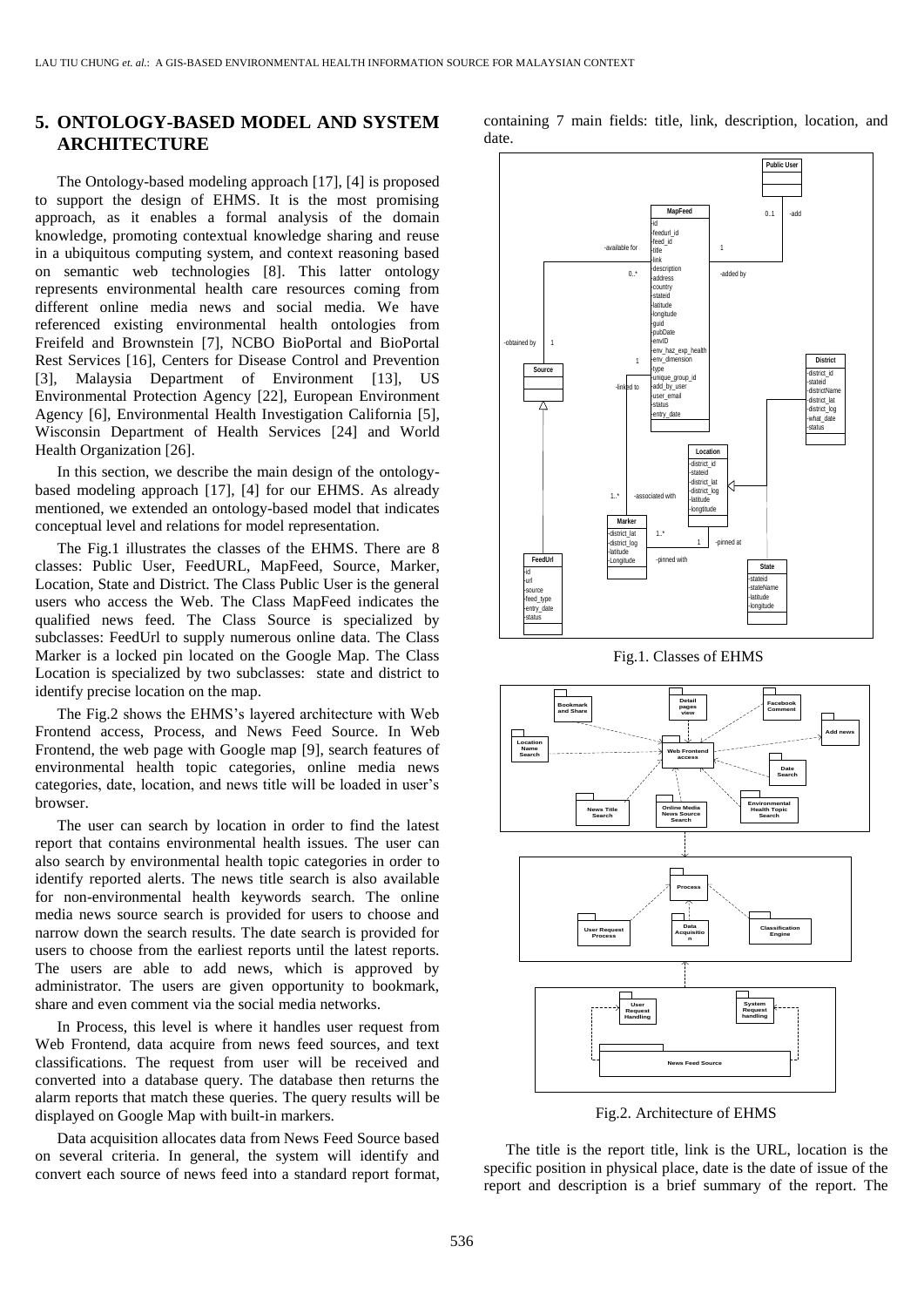parsing process involves extracting the elements from the documents that is useful. For instance, with Star Online News, the system will extract the parts according to the 7 main fields and remove the rest of the original publication. The Classification engine decides the primary locations and environmental data (exposure, hazard and health) associated with each report acquired from web sources.

The classification engine has two modules that process the raw input and final output, which are the Reader module and Parser module. While the Reader module takes the raw input from the web source, segments and prepares it for input to the parser, the Parser module takes segmented input and produces location and environmental data as output.

Reader module uses multi-tier architecture, also known as Ntier approach [\[10\]](#page-8-22) as a classifier to identify location and Environmental Health Data for each web sources and Geocoding web services will later generate coordinates for the identified location. In general, the Classifier will examine every sentence and paragraph in the reports in order to match location name and Environmental Health categories against existing taxonomy of known patterns. This may cause multiple locations and multiple environmental health categories to be allocated to a single report.

Parser module uses a word-level N-gram approach [\[1\]](#page-8-23) - [\[2\]](#page-8-24) to match input against dictionary of known patterns. After the initial data acquisition, the parser receives the input text, strips it of non-alphanumeric characters and splits it into word tokens. It then converts all capital letters to lowercase, except for those tokens that are only one or two characters in length. The parser then compares the input to its dictionary of place and environmental health category, mapping text patterns to the database IDs of all locations, environmental health categories, possible reactions and environmental dimensions known to the system. The dictionary patterns are stored in memory as a tree, where each node is a hash table that maps single tokens to either sub nodes or IDs (leaves), the system can look up each input token in constant time.

In News Feed Source, once the web sources are determined with location and environmental health data, the system stores them in a relational database (MySQL). User Request handling is to process any request from public users. System request handling is to process internal request by the system.

### **6. PROTOTYPING**

EHMS has been implemented fully in this research; some of the user interfaces are shown below. In Fig.3, the web frontend access is shown, which enables public users to check the latest environmental health alerts on Google Maps. In Fig.4, public users are allowed to select a marker to view the results of a specific location. In Fig.5, public users can view more details, bookmark and share them through social media networks, and leave a comment for a particular environmental health alert. In Fig.6, the search features enable public users to search by News, Online Media News Source, Environmental Health Topic, Location Name, and Date. In Fig.7, public users are able to submit any news that is relevant to Environmental Health topic but which was not captured by the system itself. The submission

will be approved and verified by the administrator of the system prior to releasing to the public.



Fig.3. Main page



Fig.4. View the results

|               | <b>About Us</b>           | <b>Contact Us</b>                        | <b>Privacy Policy</b> | <b>Add News</b> | <b>Search</b>                                                                                                                                   |
|---------------|---------------------------|------------------------------------------|-----------------------|-----------------|-------------------------------------------------------------------------------------------------------------------------------------------------|
|               |                           | Even when it doesn't rain, it floods     |                       |                 |                                                                                                                                                 |
|               |                           |                                          |                       |                 | hardship: Several areas in Kota Tinggi are often flooded during high tide at Sungai Johor and residents are womied the situation will get worse |
|               |                           |                                          |                       |                 | Link: http://www.nst.com.mv/streets/iphor/even-when-it-doesn-t-rain-it-floods-1.73036?localLinksEnabled=false                                   |
| Guid: 1 73036 |                           |                                          |                       |                 |                                                                                                                                                 |
|               |                           | pubDate: Thu, 12 Apr 2012 14:03:00 +0000 |                       |                 |                                                                                                                                                 |
|               | <b>Possible Reaction:</b> |                                          |                       |                 |                                                                                                                                                 |
| -Null         |                           |                                          |                       |                 |                                                                                                                                                 |
|               |                           |                                          |                       |                 |                                                                                                                                                 |
| -Null         |                           |                                          |                       |                 |                                                                                                                                                 |
|               |                           |                                          |                       |                 |                                                                                                                                                 |
|               | {}∀⊠B {                   | $\langle 0$                              |                       |                 |                                                                                                                                                 |
|               |                           |                                          |                       |                 |                                                                                                                                                 |
|               |                           |                                          |                       |                 |                                                                                                                                                 |
|               |                           |                                          |                       |                 |                                                                                                                                                 |
|               |                           |                                          |                       |                 |                                                                                                                                                 |
|               | Add a comment             |                                          |                       |                 |                                                                                                                                                 |

Fig.5. View, bookmark, share and comment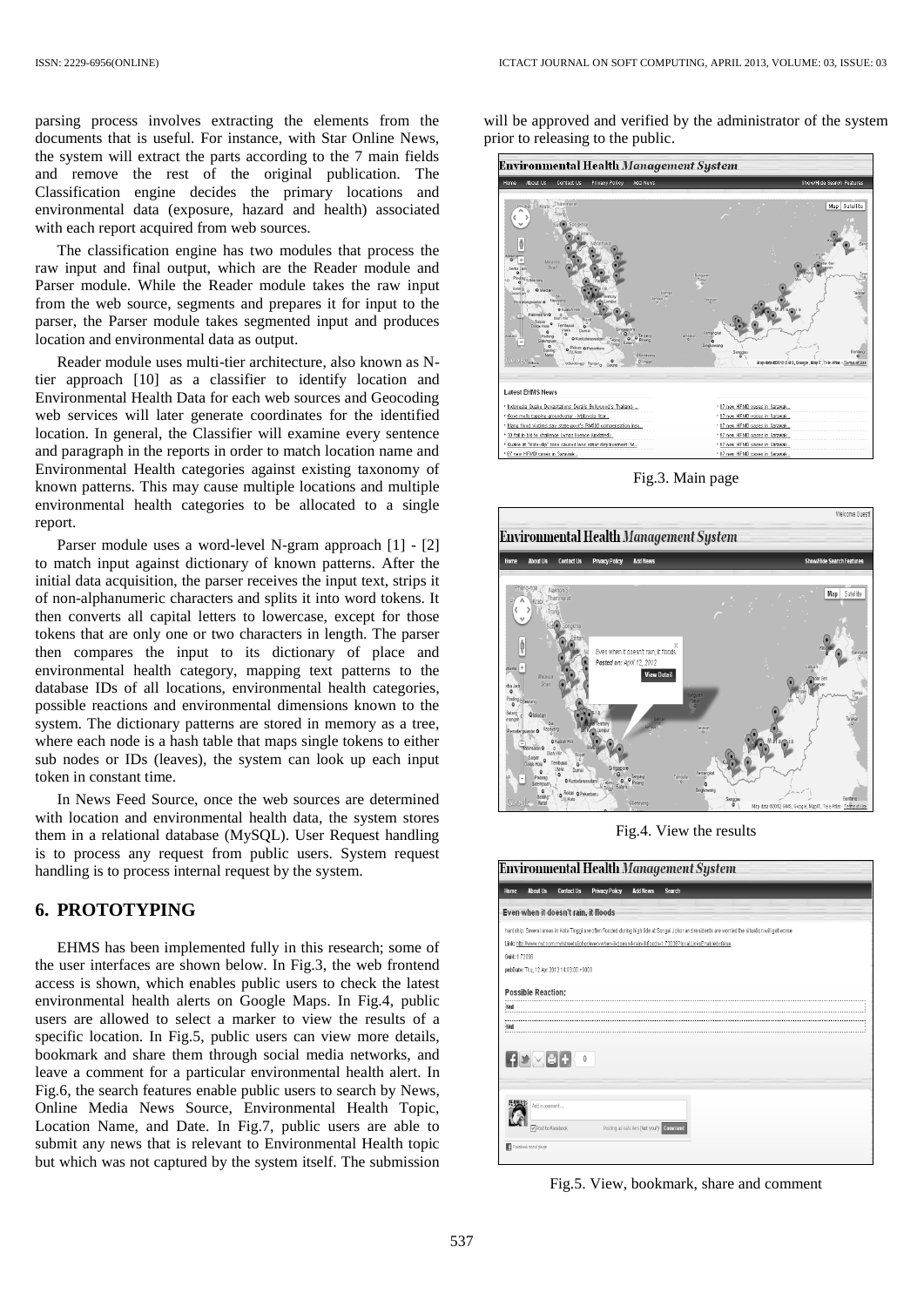

Fig.6. Search the information

| <b>Home</b>     | About Us                            | Contact Us                         | <b>Privacy Policy</b> | <b>Add News</b> | Search                                                            |               |  |  |
|-----------------|-------------------------------------|------------------------------------|-----------------------|-----------------|-------------------------------------------------------------------|---------------|--|--|
| <b>Add News</b> |                                     |                                    |                       |                 |                                                                   |               |  |  |
|                 | News Title: (Required Field)        |                                    |                       |                 |                                                                   |               |  |  |
|                 |                                     |                                    |                       |                 |                                                                   |               |  |  |
|                 | News URL: (Required Field)          |                                    |                       |                 |                                                                   |               |  |  |
|                 |                                     |                                    |                       |                 |                                                                   |               |  |  |
|                 |                                     | News Description: (Required Field) |                       |                 |                                                                   |               |  |  |
|                 |                                     |                                    |                       |                 | M D B J U MK B B B M M Stes - Paragraph - Fontfamily - Fontsize - |               |  |  |
|                 |                                     |                                    |                       |                 | X4558844 日日主席4 つ 2 2 3 4 9 4 5 0 4 4 2                            |               |  |  |
|                 | $-2$ $\mathbb{R} \times x$ $\Omega$ |                                    |                       |                 |                                                                   |               |  |  |
|                 |                                     |                                    |                       |                 |                                                                   |               |  |  |
|                 |                                     |                                    |                       |                 |                                                                   |               |  |  |
|                 |                                     |                                    |                       |                 |                                                                   |               |  |  |
|                 |                                     |                                    |                       |                 |                                                                   |               |  |  |
|                 |                                     |                                    |                       |                 |                                                                   |               |  |  |
|                 |                                     |                                    |                       |                 |                                                                   |               |  |  |
|                 |                                     |                                    |                       |                 |                                                                   |               |  |  |
|                 |                                     |                                    |                       |                 |                                                                   |               |  |  |
|                 |                                     |                                    |                       |                 |                                                                   |               |  |  |
|                 |                                     |                                    |                       |                 |                                                                   |               |  |  |
|                 |                                     |                                    |                       |                 |                                                                   |               |  |  |
|                 |                                     |                                    |                       |                 |                                                                   |               |  |  |
|                 |                                     |                                    |                       |                 |                                                                   |               |  |  |
|                 |                                     |                                    |                       |                 |                                                                   |               |  |  |
|                 |                                     |                                    |                       |                 |                                                                   |               |  |  |
|                 |                                     |                                    |                       |                 |                                                                   |               |  |  |
|                 |                                     | Select Location: (Required Field)  |                       |                 |                                                                   |               |  |  |
|                 | -- Select Location--                |                                    |                       |                 |                                                                   |               |  |  |
|                 | Alor Gajah                          |                                    |                       |                 |                                                                   | $\frac{1}{2}$ |  |  |
| Азајауа         |                                     |                                    |                       |                 |                                                                   |               |  |  |
| Bachok          |                                     |                                    |                       |                 |                                                                   |               |  |  |
|                 |                                     |                                    |                       |                 |                                                                   |               |  |  |
|                 |                                     |                                    |                       |                 |                                                                   |               |  |  |
|                 |                                     | Your Email: (Required Field)       |                       |                 |                                                                   |               |  |  |

Fig.7. Submit the news

#### **7. USER EVALUATION**

A performance testing was discussed in [\[28\],](#page-9-0) the testing was conducted through validating the inputs from online media news and social media to determine the accuracy of data entries, then the taxonomy of keywords was refined to increase the accuracy of database entries. It was proven that minor change on keywords may increase DB entries (better than standalone keyword). It has also indicated that the news patterns from real time web sources may vary with different keywords applied in taxonomy. Regular keywords refinement in ontological model could help to avoid high level of irrelevant and junks news.

In this paper, the evaluation on the quality of EHMS is discussed. The quality of environmental health ontological model for Malaysian context is evaluated through how EHMS was perceived by users in assisting their acquisition of information of environmental health. We gathered the participants' demographic information and their perceptions on the quality attributes like usefulness, suitability, security, understandability, accurateness, interoperability and learnability.

The evaluation was conducted by allowing the participants to have practical sessions using EHMS followed by answering the prepared survey questions. We invited thirty Malaysians selected randomly. There were 15 males and 15 females involved in testing EHMS. The overall participants' selection criterion involved: understanding brief or simple instruction of English language, Malaysian, has great interest/concern to find out the latest and nearest environmental health outbreaks in their locations, has a great enthusiasm in online media news and social media networks, has a constant illness bothers and has a great environmental health wellness practices.

Some personal information like age, gender, highest level of school, primary language, states/federal territories, area live in, internet usage, access the web from places, and area of employment are gathered. Table.2 shows a summary of their personal information.

| <b>INDICATORS</b>           | <b>15 MALES</b>                                                                                                                                                                                                                                                                                         | <b>15 FEMALES</b>                                                                                                                                                                                                                  |  |  |  |
|-----------------------------|---------------------------------------------------------------------------------------------------------------------------------------------------------------------------------------------------------------------------------------------------------------------------------------------------------|------------------------------------------------------------------------------------------------------------------------------------------------------------------------------------------------------------------------------------|--|--|--|
| Gender                      | 11 participants age between<br>22 to 34, 2 participants age<br>between 35 to 44, 2<br>participants age between 45<br>to $54$                                                                                                                                                                            | 11 participants age<br>between $22$ to $34, 3$<br>participants age between<br>35 to 44, 1 participant<br>age between 45 to 54                                                                                                      |  |  |  |
| <b>Ethnicity</b>            | 4 chinese, 3 malay, 3 indian,<br>5 others                                                                                                                                                                                                                                                               | 7 chinese, 3 malay, 1<br>indian, 4 others                                                                                                                                                                                          |  |  |  |
| <b>Level of school</b>      | 2 dotorate, 8 bachelor's<br>degree, 5 diploma                                                                                                                                                                                                                                                           | 1 doctorate, 1 master, 9<br>bachelor's degree, 2<br>diploma, 2 high schools                                                                                                                                                        |  |  |  |
| Primary language            | 9 english, 3 malay, 1<br>chinese, 2 iban                                                                                                                                                                                                                                                                |                                                                                                                                                                                                                                    |  |  |  |
| <b>State of living</b>      | 7 sarawak, 5 kuala lumpur, 1<br>pahang, 1 labuan, 1 perak                                                                                                                                                                                                                                               | 7 sarawak, 4 kuala<br>lumpur, 2 selangor, 2<br>kuantan                                                                                                                                                                             |  |  |  |
| Stay area                   | 14 urban, 1 suburban                                                                                                                                                                                                                                                                                    | 13 urban, 2 suburban                                                                                                                                                                                                               |  |  |  |
| <b>Internet</b> usage       | 5 participants use 1 to 3<br>years, 8 participants use<br>between 4 to 6 years, 2<br>participants use 7 years or<br>more                                                                                                                                                                                | 2 participants use 1 to 3<br>years, 10 participants use<br>4 to 6 years, 2<br>participants use 3 years<br>or more                                                                                                                  |  |  |  |
| Places of web<br>access     | 4 from home, 5 from work, 3<br>from public, 3 from school                                                                                                                                                                                                                                               | 3 from home, 7 from<br>work, 5 from school,                                                                                                                                                                                        |  |  |  |
| <b>Employment</b><br>fields | 3 students, 2 Government<br>and Public administration, 1<br>Real estate, rental, or<br>leasing, 2 Education -<br>college, University, or adult,<br>1 Telecommunication, 1<br>Utilities, 1 Wholesale, 2<br>Others (self-employed), 1<br>Hotel and Food Services, 1<br>Information - services and<br>data | 3 Finance and Insurance,<br>4 students, 1<br>Broadcasting, 3 Others<br>(self-employed), 2<br>Health Care and social<br>assistance, 1<br>Government and Public<br>administration. 1<br>Education - college,<br>University, or adult |  |  |  |

Table.2. Demographic information of the participants

For the evaluation of usefulness of EHMS, the results Table.3 showed that this experiment has received both positive and negative feedbacks from participants. Most of the participants rated "agree" and "strongly agree" on the "system help to detect diseases, injuries, adverse or protective exposures of public importance, and provide estimates of the magnitude of morbidity and mortality related to the environmental health issues events under surveillance, including the identification of factors associated with the event", except they highly rated "disagree" at the "system may help them in a timely way to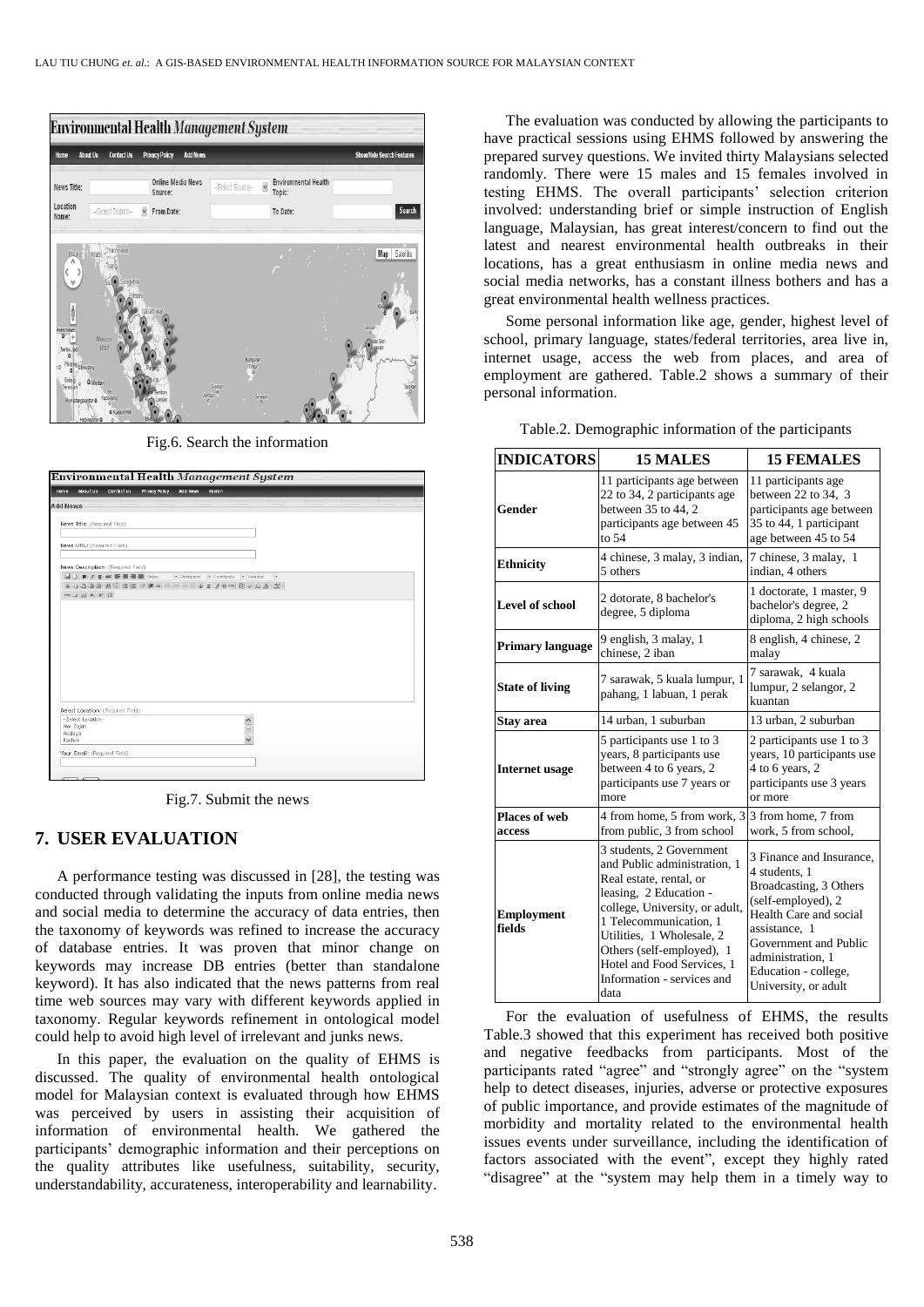permit accurate diagnosis or identification, prevention or treatment and handling of contacts when appropriate". Some questions remained doubtful whether the system can serve better clinical practice, better behavior practices, better social practices and environmental practices and stimulate research on prevention or control. This problem can be related to individual's practices and system's attributes. The assessment for the usefulness of EHMS contains several questions regarding to the usefulness of the system. For example, it may ask the user to rate about if the system may help the participant to detect the diseases. The participant is given rating scale in 5: "strongly disagree", "disagree", "neither agree nor disagree", "agree" and "strongly agree".

Table.3. Perceptions on the usefulness of EHMS

| <b>PARTICIPANTS</b>                                                                                                                                                                                                                                   | <b>15 MALES</b> |              |      | <b>15 FEMALES</b> |      | <b>30 PARTICIPANTS</b> |              |
|-------------------------------------------------------------------------------------------------------------------------------------------------------------------------------------------------------------------------------------------------------|-----------------|--------------|------|-------------------|------|------------------------|--------------|
| <b>OUESTIONS (Y)/</b><br><b>INDICATORS (X)</b>                                                                                                                                                                                                        | Avg.            | Std.<br>Dev. | Avg. | Std.<br>Dev.      | Tot. | Avg.                   | Std.<br>Dev. |
| The environmental<br>health alerts have<br>met your expectation                                                                                                                                                                                       | 4.67            | 0.49         | 4.00 | 0.53              | 130  | 8.67                   | 0.61         |
| The locations names<br>have met vour<br>expectation.                                                                                                                                                                                                  | 4.67            | 0.50         | 4.00 | 0.53              | 130  | 4.33                   | 0.61         |
| The system may help<br>you to detect the<br>diseases                                                                                                                                                                                                  | 4.67            | 0.49         | 4.27 | 0.46              | 134  | 4.47                   | 0.51         |
| The system may help<br>you to detect injuries                                                                                                                                                                                                         | 4.13            | 1.36         | 4.00 | 0.93              | 122  | 4.07                   | 1.14         |
| The system may help<br>you to detect the<br>adverse or protective<br>exposures of public<br>importance                                                                                                                                                | 4.20            | 0.68         | 4.13 | 0.35              | 125  | 4.17                   | 0.53         |
| The system may help<br>you in a timely way<br>to permit accurate<br>diagnosis or<br>identification,<br>prevention or<br>treatment, and<br>handling of contacts<br>when appropriate                                                                    | 2.00            | 1.46         | 2.60 | 1.40              | 69   | 2.30                   | 1.45         |
| The system may<br>provide estimates of<br>the magnitude of<br>morbidity and<br>mortality related to<br>the environmental<br>health issues events<br>under surveillance,<br>including the<br>identification of<br>factors associated<br>with the event | 3.67            | 0.49         | 3.93 | 0.26              | 114  | 3.80                   | 0.41         |
| Did you think that<br>the system provides<br>great tools of sharing<br>the environmental<br>health issues across<br>different<br>channels/social media<br>networks?                                                                                   | 4.73            | 0.46         | 4.27 | 0.46              | 135  | 4.50                   | 0.51         |
| Did you think that<br>the built-in Google<br>Maps provide great<br>visualization of event-<br>related location than<br>plain text feature?                                                                                                            | 4.60            | 0.51         | 4.27 | 0.46              | 133  | 4.43                   | 0.50         |
| Did you think that<br>the system leads you<br>to a better clinical<br>practice?                                                                                                                                                                       | 3.93            | 0.80         | 3.87 | 0.64              | 117  | 3.90                   | 0.71         |
| Did you think that<br>the system lead you<br>to a better behavioral<br>practices?                                                                                                                                                                     | 4.00            | 0.65         | 4.07 | 0.70              | 121  | 4.03                   | 0.67         |

| Did you think that<br>the system leads you<br>to better social<br>practices?         | 3.93 | 0.70 | 4.07 | 0.70 | 120 | 4.00 | 0.69 |
|--------------------------------------------------------------------------------------|------|------|------|------|-----|------|------|
| Did you think the<br>system lead you to<br>better environmental<br>practices?        | 4.20 | 0.41 | 4.00 | 0.53 | 123 | 4.10 | 0.48 |
| Did the system<br>stimulate research<br>intended to lead to<br>prevention or control | 4.20 | 0.68 | 3.60 | 0.51 | 117 | 3.90 | 0.67 |

In the evaluation of each system attribute by users, the experiments were divided into eight different parts: suitability in Table.4, accurateness in Table.5, interoperability in Table.6, security in Table.7, understandability in Table.8, learnability in Table.9, operability in Table.10 and timeliness in Table.11. Results showed that participants have given both positive values and negative values on the system attributes.

In suitability, it involved questions that evaluating and validating the appropriateness of a set of functions for its intended specified tasks. For example, it may ask to rate if the navigational menu meets the users' expectation or not. Overall the result was satisfactory except for the overall colors used, the quality and appropriateness of information, the quantity of information and a strong design impact. There were few participants thought that the volume of the information is slightly inadequate to meet their expectations.

Table.4. Perceptions on the suitability of EHMS

| <b>PARTICIPANTS</b>                                                                  |      | 15 MALES     |      |              | <b>15 FEMALES 30 PARTICIPANTS</b> |       |              |
|--------------------------------------------------------------------------------------|------|--------------|------|--------------|-----------------------------------|-------|--------------|
| <b>OUESTIONS (Y)/</b><br><b>INDICATORS (X)</b>                                       | Avg. | Std.<br>Dev. | Avg. | Std.<br>Dev. | Tot.                              | Avg.  | Std.<br>Dev. |
| The navigational menu<br>meets the users'<br>expectation                             | 4.60 | 0.51         | 4.13 | 0.35         | 131                               | 4.37  | 0.49         |
| The Google Map<br>meets users' needs                                                 | 4.40 | 0.83         | 4.13 | 0.35         | 128                               | 4.27  | 0.64         |
| The layout structure<br>meets the users' needs                                       | 4.60 | 0.51         | 4.13 | 0.35         | 131                               | 4.37  | 0.49         |
| The background meets<br>the users' needs                                             | 4.60 | 0.51         | 4.13 | 0.35         | 131                               | 4.37  | 0.49         |
| The overall colors<br>used meets the users'<br>needs                                 | 4.33 | 0.90         | 4.20 | 0.41         | 128                               | 4.27  | 0.69         |
| The quality and<br>appropriateness of<br>information meets the<br>users' expectation | 4.20 | 1.01         | 4.00 | 0.53         | 123                               | 4 1 0 | 0.80         |
| The quantity of<br>information meets the<br>users' expectation                       | 4.20 | 1.01         | 4.00 | 0.53         | 123                               | 4.10  | 0.80         |
| Have a strong design<br>impact that meets the<br>users' needs                        | 4.47 | 0.74         | 4.13 | 0.35         | 129                               | 4.30  | 0.60         |

In accurateness, it aimed to evaluate the correctness of returned value of the system after the data input. Participants were satisfied with the data output returned by the system. In Table.5, it indicates that the standard deviation is close to 5%.

In interoperability, it evaluated the ability of the system to operate successfully by sharing and bookmarking information with social media networks and online media news. An interesting fact about testing interoperability of the system was most of the participants owned more than a social media account, but they will make their preference based on the social media traffic. The more traffic they have on a particular social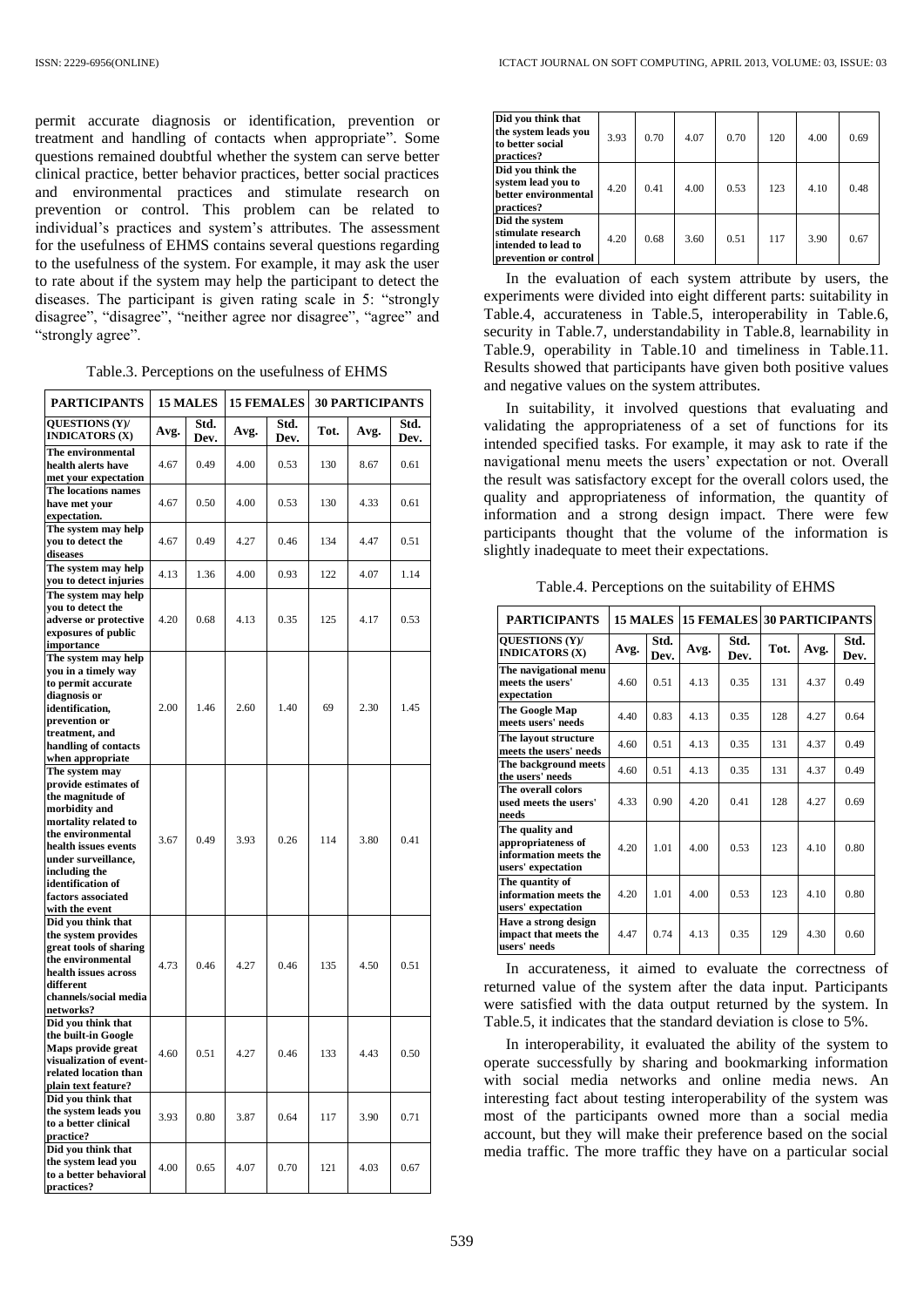media account, the more likely they will share the information on it.

Table.5. Perceptions on the accurateness of EHMS

| <b>PARTICIPANTS</b>                                                                                     | 15 MALES |              |      | <b>15 FEMALES</b> | <b>30 PARTICIPANTS</b> |      |              |
|---------------------------------------------------------------------------------------------------------|----------|--------------|------|-------------------|------------------------|------|--------------|
| <b>OUESTIONS (Y)/</b><br><b>INDICATORS (X)</b>                                                          | Avg.     | Std.<br>Dev. | Avg. | Std.<br>Dev.      | Tot.                   | Avg. | Std.<br>Dev. |
| <b>EHMS</b> search<br>feature works<br>correctly as<br>described in the task<br>instructions            | 4.67     | 0.49         | 4.27 | 0.45              | 134                    | 447  | 0.51         |
| <b>EHMS</b> add news<br>feature works<br>correctly as<br>described in the task<br>instruction           | 4.67     | 0.49         | 4.27 | 0.46              | 134                    | 4.47 | 0.51         |
| <b>EHMS</b> embedded<br><b>Google Map works</b><br>correctly as<br>described in the task<br>instruction | 4.67     | 0.49         | 4.27 | 0.46              | 134                    | 447  | 0.51         |
| <b>EHMS</b><br>share/bookmark<br>feature works<br>correctly as<br>described in the task<br>instruction  | 4.67     | 0.49         | 4.27 | 0.46              | 134                    | 447  | 0.51         |
| <b>EHMS</b> navigational<br>menu works<br>correctly as<br>described in the task<br>instruction          | 4.67     | 0.49         | 4.27 | 0.46              | 134                    | 4.47 | 0.51         |
| <b>EHMS</b> comment<br>feature works<br>correctly as<br>described in the task<br>instruction            | 4.67     | 0.49         | 4.27 | 0.46              | 134                    | 4.47 | 0.51         |

Table.6. Perceptions on the interoperability of EHMS

| <b>PARTICIPANTS</b>                                                                                                                                           |                                                                                 | 15 MALES     |                                                                    | <b>15 FEMALES</b> | <b>30 PARTICIPANTS</b>                                          |      |              |
|---------------------------------------------------------------------------------------------------------------------------------------------------------------|---------------------------------------------------------------------------------|--------------|--------------------------------------------------------------------|-------------------|-----------------------------------------------------------------|------|--------------|
| <b>OUESTIONS (Y)/</b><br><b>INDICATORS (X)</b>                                                                                                                | Avg.                                                                            | Std.<br>Dev. | Avg.                                                               | Std.<br>Dev.      | Tot.                                                            | Avg. | Std.<br>Dev. |
| The system is able to<br>interact with other<br>channels/social media<br>networks, including<br>sharing or bookmarking<br>the environmental<br>health alerts. | 4.8                                                                             | 041          | 4.13                                                               | 0.35              | 134                                                             | 447  | 0.51         |
| The system is embedded<br>with Google Maps API<br>for better location<br>visualization, including<br>to operate the function<br>without failure               | 4.67                                                                            | 0.49         | 4.13                                                               | 0.35              | 132                                                             | 4.4  | 0.50         |
| Select from options such as Facebook, Gmail, Twitter, Email etc.                                                                                              |                                                                                 |              |                                                                    |                   |                                                                 |      |              |
| After using the system,<br>what channels/social<br>media networks did you<br>use to share/bookmark<br>the environmental<br>health alert?                      | Subtotal of<br>male: 6<br>Facebook, 5<br>Twitter, 2<br>LinkedIn, 2<br>Pinterest |              | Subtotal of<br>female: 10<br>Facebook, 4<br>Twitter, 1<br>LinkedIn |                   | Total: 16 Facebook, 9<br>Twitter, 3 Pinterest and 1<br>LinkedIn |      |              |

In security, the results remained positive and consistent. The system provided anti-spam services, secure user personal details and admin log in feature. As far as the participants were concerned, the protection of users' profiles and spamming issues by unethical users were the main consideration for the use of the system.

| Table.7. Perceptions on the security of EHMS |  |  |  |
|----------------------------------------------|--|--|--|
|----------------------------------------------|--|--|--|

| <b>PARTICIPANTS</b>                                                                                                                                                                                                                                                                   | <b>15 MALES</b> |              |       | <b>15 FEMALES</b> |      |      | <b>30 PARTICIPANTS</b> |
|---------------------------------------------------------------------------------------------------------------------------------------------------------------------------------------------------------------------------------------------------------------------------------------|-----------------|--------------|-------|-------------------|------|------|------------------------|
| <b>OUESTIONS (Y)/</b><br><b>INDICATORS (X)</b>                                                                                                                                                                                                                                        | Avg.            | Std.<br>Dev. | Avg.  | Std.<br>Dev.      | Tot. | Avg. | Std.<br>Dev.           |
| <b>Report news through</b><br>add news feature is<br>secure from<br>spamming                                                                                                                                                                                                          | 4.6             | 0.51         | 4.13  | 0.35              | 131  | 4.6  | 0.50                   |
| <b>Comment at each</b><br>environmental health<br>alert is secure from<br>spamming                                                                                                                                                                                                    | 4.6             | 0.51         | 4.13  | 0.35              | 131  | 4.6  | 0.50                   |
| The system does not<br>disclose public user<br>personal details nor<br>record their activities<br>for third party use                                                                                                                                                                 | 4.6             | 0.51         | 4.13  | 0.35              | 131  | 46   | 0.50                   |
| The system can be<br>monitored by<br>authorized admin to<br>ensure the various<br>activities is ethical<br>and controlled,<br>including to avoid<br>any messages that<br>are obscene, vulgar,<br>sexually-oriented,<br>hateful, threatening,<br>or otherwise<br>violation of any laws | 46              | 0.51         | 4 1 3 | 0.35              | 131  | 46   | 0.50                   |

Table.8. Perceptions on the understandability of EHMS

| <b>PARTICIPANTS</b>                                                                                                                                           | 15 MALES |              |       | <b>15 FEMALES</b> | <b>30 PARTICIPANTS</b> |      |              |
|---------------------------------------------------------------------------------------------------------------------------------------------------------------|----------|--------------|-------|-------------------|------------------------|------|--------------|
| <b>OUESTIONS (Y)/</b><br><b>INDICATORS (X)</b>                                                                                                                | Avg.     | Std.<br>Dev. | Avg.  | Std.<br>Dev.      | Tot.                   | Avg. | Std.<br>Dev. |
| The system is small<br>and simple                                                                                                                             | 4.6      | 0.51         | 4.131 | 0.351             | 131                    | 4.37 | 0.49         |
| The task and its<br>procedures are self-<br>evident                                                                                                           | 4.6      | 0.51         | 4.13  | 0.35              | 131                    | 4.37 | 0.49         |
| Map size, white<br>space area and<br>group titles<br>indicating the<br>purpose of the<br>respective interface,<br>element                                     | 4.6      | 0.51         | 4.13  | 0.35              | 131                    | 4.37 | 0.49         |
| The English<br>language of<br>explanation/instruct<br>ion/error message<br>written in the<br>system is<br>understandable                                      | 46       | 0.51         | 4 1 3 | 0.35              | 131                    | 437  | 0.49         |
| There are no<br>implicit or tacit<br>assumptions about<br>how users are<br>expected to behave,<br>particularly none<br>that contradict<br>users' expectations | 4.6      | 0.51         | 4.13  | 0.35              | 131                    | 4.37 | 0.49         |

| Table.9. Perceptions on the learnability of EHMS |  |  |  |
|--------------------------------------------------|--|--|--|
|--------------------------------------------------|--|--|--|

| <b>PARTICIPANTS</b>                            | <b>15 MALES</b> |              |      |              | <b>15 FEMALES 30 PARTICIPANTS</b> |      |              |
|------------------------------------------------|-----------------|--------------|------|--------------|-----------------------------------|------|--------------|
| <b>OUESTIONS (Y)/</b><br><b>INDICATORS (X)</b> | Avg.            | Std.<br>Dev. | Avg. | Std.<br>Dev. | Tot.                              | Avg. | Std.<br>Dev. |
| I learned to use it<br>quickly                 | 4.6             | 0.50         | 4.13 | 0.35         | 131                               | 4.37 | 0.49         |
| I easily remember<br>how to use it             | 4.6             | 0.50         | 4.13 | 0.35         | 131                               | 4.37 | 0.49         |
| It is easy to learn to<br>use it               | 4.6             | 0.50         | 4.13 | 0.35         | 131                               | 4.37 | 0.49         |
| I quickly became<br>skillful with it           | 4.6             | 0.50         | 4.13 | 0.35         | 131                               | 4.37 | 0.49         |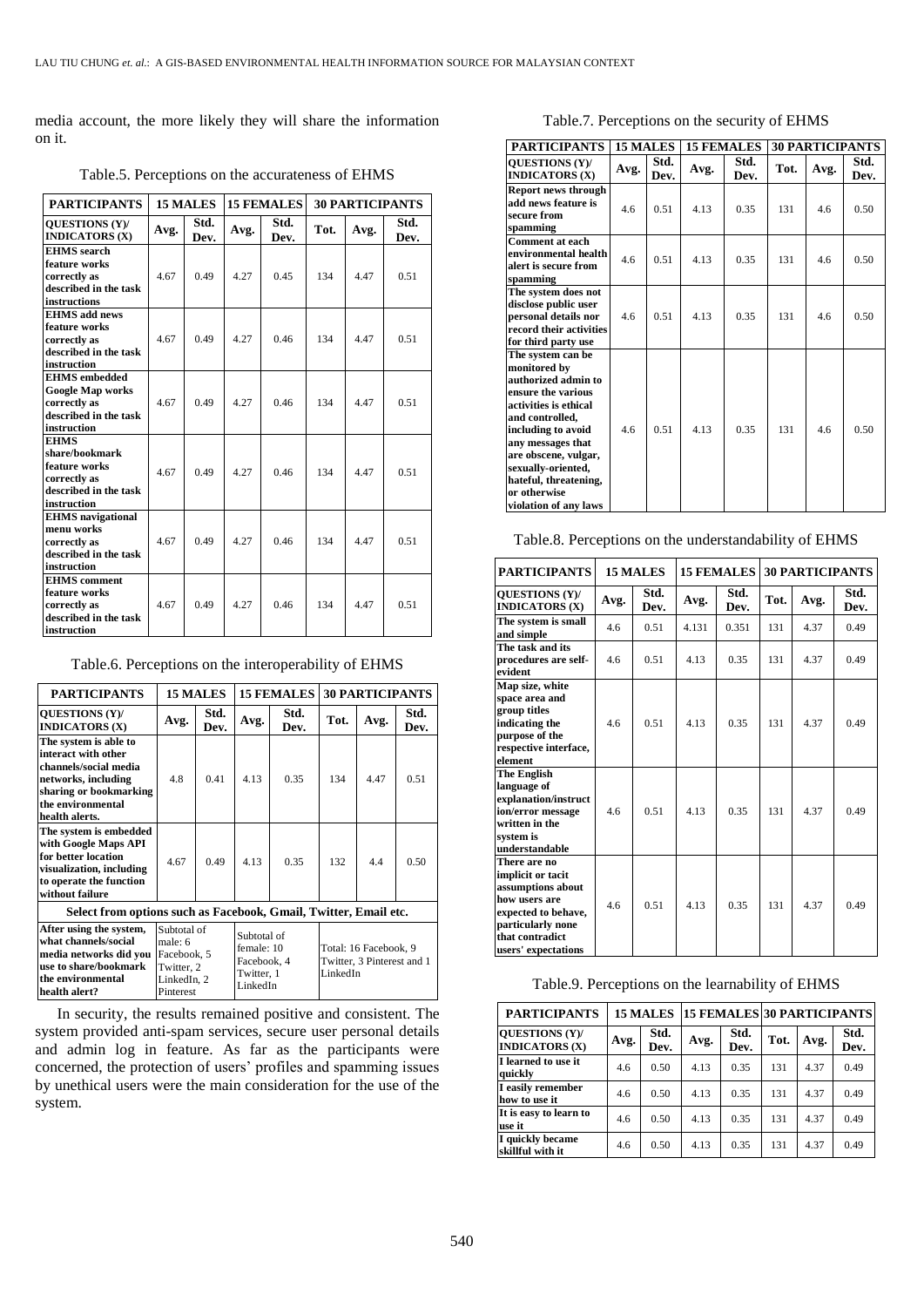Table.10. Perceptions on the operability of EHMS

| <b>PARTICIPANTS</b>                                                                    |      | <b>15 MALES</b> | <b>15 FEMALES</b> |              | <b>30 PARTICIPANTS</b> |      |              |
|----------------------------------------------------------------------------------------|------|-----------------|-------------------|--------------|------------------------|------|--------------|
| <b>QUESTIONS (Y)/</b><br><b>INDICATORS (X)</b>                                         | Avg. | Std.<br>Dev.    | Avg.              | Std.<br>Dev. | Tot.                   | Avg. | Std.<br>Dev. |
| It is easy to use                                                                      | 4.60 | 0.50            | 4.13              | 0.35         | 131                    | 4.36 | 0.49         |
| It is simple to use                                                                    | 4.60 | 0.50            | 4.13              | 0.35         | 131                    | 4.36 | 0.49         |
| It is user friendly                                                                    | 4.60 | 0.50            | 4.13              | 0.35         | 131                    | 4.36 | 0.49         |
| It requires the fewest<br>steps possible to<br>accomplish what I want<br>to do with it | 4.60 | 0.50            | 4.13              | 0.35         | 131                    | 4.36 | 0.49         |
| It is flexible                                                                         | 4.60 | 0.50            | 4.13              | 0.35         | 131                    | 4.36 | 0.49         |
| Using it is effortless                                                                 | 4.60 | 0.50            | 4.13              | 0.35         | 131                    | 4.36 | 0.49         |
| I can use it without<br>written instructions                                           | 4.06 | 1.33            | 3.66              | 0.72         | 116                    | 3.86 | 1.07         |
| I don't notice any<br>inconsistencies as I use<br>it                                   | 4.60 | 0.50            | 4.13              | 0.35         | 131                    | 4.36 | 0.49         |
| <b>Both occasional and</b><br>regular users would like<br>it                           | 4.46 | 0.74            | 3.73              | 0.96         | 123                    | 4.1  | 0.92         |
| I can recover from<br>mistakes quickly and<br>easily                                   | 4.60 | 0.50            | 3.53              | 1.12         | 122                    | 4.06 | 1.01         |
| I can use it successfully<br>every time                                                | 4.60 | 0.50            | 3.93              | 0.88         | 128                    | 4.26 | 0.78         |
| <b>Search feature</b>                                                                  | 4.26 | 0.96            | 4.13              | 0.35         | 126                    | 4.2  | 0.71         |
| <b>Add news form feature</b>                                                           | 4.26 | 0.96            | 4.13              | 0.35         | 126                    | 4.2  | 0.71         |
| <b>Share/bookmark</b><br>feature                                                       | 4.26 | 0.96            | 4.13              | 0.35         | 126                    | 4.2  | 0.71         |
| <b>Comment feature</b>                                                                 | 4.26 | 0.96            | 4.13              | 0.35         | 126                    | 4.2  | 0.71         |
| <b>Built-in Google Maps</b><br>feature                                                 | 4.26 | 0.96            | 3.86              | 0.63         | 122                    | 4.06 | 0.82         |

| Table.11. Assessment for the EHMS attributes (Timeliness) |  |  |  |  |  |
|-----------------------------------------------------------|--|--|--|--|--|
|-----------------------------------------------------------|--|--|--|--|--|

| <b>PARTICIPANTS</b>                                                                        |      | <b>15 MALES</b> |      | <b>15 FEMALES</b> | <b>30 PARTICIPANTS</b> |      |              |
|--------------------------------------------------------------------------------------------|------|-----------------|------|-------------------|------------------------|------|--------------|
| <b>OUESTIONS (Y)/</b><br><b>INDICATORS (X)</b>                                             | Avg. | Std.<br>Dev.    | Avg. | Std.<br>Dev.      | Tot.                   | Avg. | Std.<br>Dev. |
| Did you think that you<br>would be able to complete<br>the same tasks with faster<br>time? | 3.53 | 1.18            | 3.86 | 1.24              | 111                    | 3.70 | 1.20         |
| Did you think that you<br>would be able to complete<br>the same tasks with faster<br>time? | 5.00 | 0.00            | 5.00 | 0.00              | 150                    | 5.00 | 0.00         |

#### **8. DISCUSSIONS**

In this research, the usefulness of EHMS might be affected by the participants' demographic characteristics. For example, participants with better experiences believed that improved suitability might promote a greater opportunity for identifying injury cases in the population under surveillance.

Three participants with better experience such as having a doctorate degree, English as primary language, living in an urban area, 7 years or more internet usage, and currently working in educational, college, university or adult. Participants with better experiences believed that the quality and quantity of information in EHMS are average in meeting the objectives of usefulness. EHMS is expected to sort and classify the information into different categories that help to determine and detect the injuries.

Improved suitability enables EHMS to focus more accurately on resources for better diagnosis, identification, prevention or treatments and handling of contacts when appropriate. It is assumed that the proposed environmental health ontological model can be improved by adding additional indicators such as health injuries related keywords to solve this problem.

It is also believed that with the support of online media news and social media network, they can track the potential amount of injury or even death that caused by environmental health hazards, exposures and health. In this stage, participants expected EHMS to provide greater classified information so they can be informed with shocking alerts. For example, the increased number of deaths caused by diseases in nearby location, participants would be alerted to the seriousness of diseases and takes any necessary prevention.

Besides, there were some participants disagreed with the question "the system may help you in a timely way to permit accurate diagnosis or identification, prevention, or treatment, and handling of contacts when appropriate". According to results gathered in user testing, male participants constituted 10 (62.5%) out of 16 participants that disagreed in this question while 6 (37.5%) out of female participants disagreed in this question. The common characteristic among all these participants is they lived in urban area except 1 male participant who lived in suburban area. It is believed that people who live in urban areas are likely to be exposed to the risk of environmental health issues due to various factors such as adverse effect of economic development, unaware of bad lifestyle and inappropriate environmental practices.

Similarly, suitability has to be improved so that it enables environmental health management system to focus more accurately on resources for accurate diagnosis, identification, prevention or treatments and handling of contacts when appropriate. In this case, overall participants "the quality and appropriateness of information" and "the quantity of information meets the users" as medium. They believed that the quantity and quality of information is average in meeting the objectives of usefulness.

Apart from written and verbal instruction on paper, some female participants suggested to implement interactive and recover message on the system when the participant accidentally performs some mistakes on tasks. This may help to improve operability quality attribute in the system. Young participants also believed that a monitoring tool with interactive map services may provide greater advantages than traditional environmental health surveillance systems with non-interactive map.

It is assumed that by developing a comprehensive networks information technology to cooperate with environmental health management system that is consistent with national standards and architecture may help to improve this problem. A strategic solution is to set up a collaborative program and partnerships with local and state level public health professionals and organizations would provide better resources that help for diagnosis, prevention, treatment and emergency contacts [\[23\].](#page-8-25) Participants also expected a greater access of explicit and constructive information on how to get initial preparation and make ideal decision when emergency like WebMD [\[23\].](#page-8-25) For example, when an earthquake strikes nearby, it is expected that EHMS should suggest a quick self-help guide.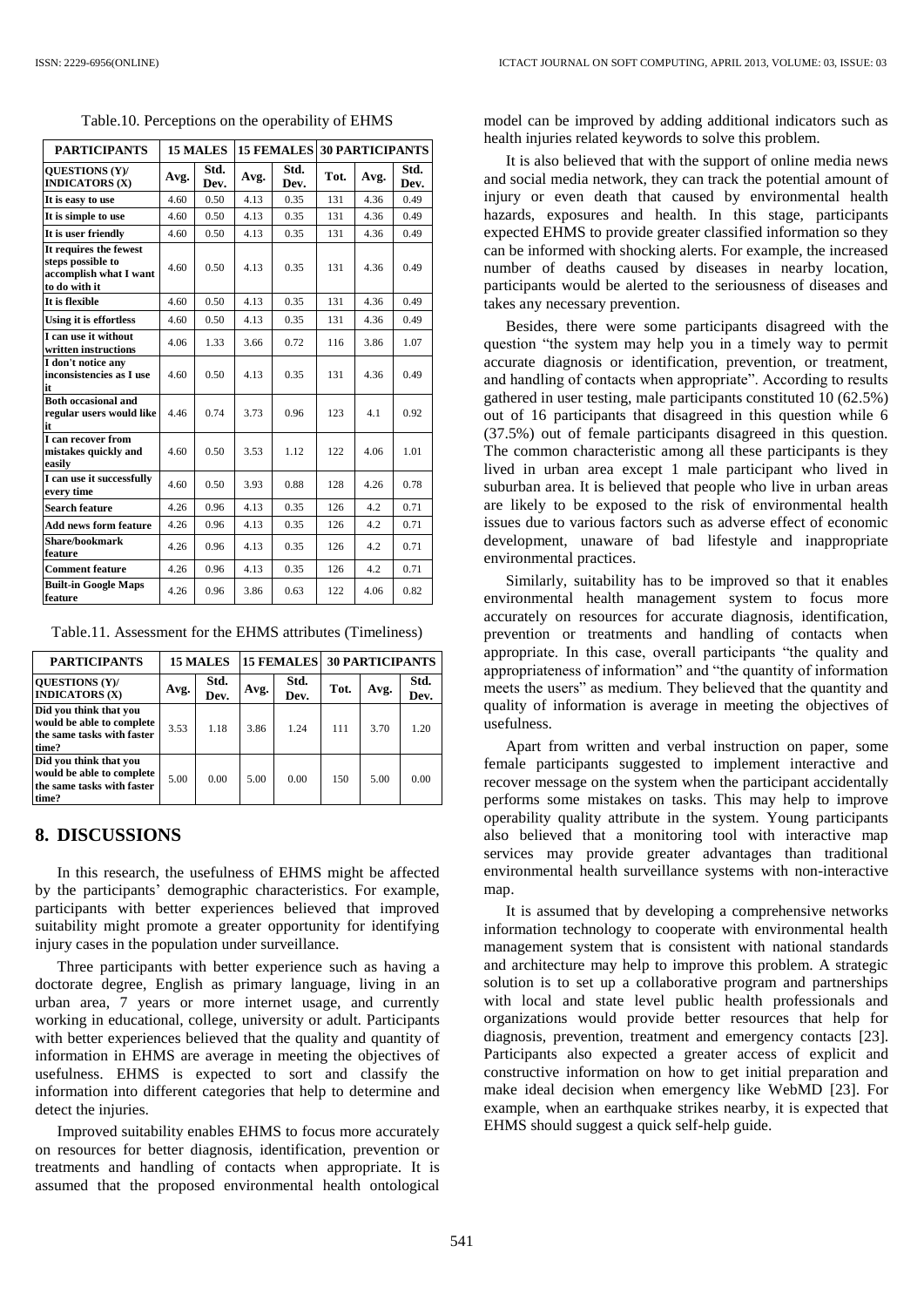#### **9. CONCLUSIONS AND FUTURE WORKS**

The analysis, design, implementation and user evaluation of EHMS for the Malaysian context have been described. We have also designed an environmental health ontological model for our EHMS. In this paper, we presented the proposed EHMS enhanced by integrating ontological models, web-based tools, and GIS technology. Overall results from the user evaluation showed that EHMS is perceived as being able to assist in monitoring environmental health related issues in Malaysian context. Through EHMS, participants would be able to share the alerts across different channels/social media networks as fast as any incident occurs to guarantee the safety of the public. Moreover, while it might take weeks for general hospital, insurance company and health care centre to report environmental health related issues; EHMS can help participants to anticipate demand for health services more quickly. However, it cannot be denied that EHMS still needs to be improved especially for some parts that involve detection of injury and provides more explicit and constructive information on how to get initial preparation and ideal decision during emergencies. The future works may involve development of mobile-based environmental health system to support more ubiquitous access of our EHMS.

#### **REFERENCES**

- <span id="page-8-23"></span>[1] T. BodHuin and M. Totorella, "Using grid technologies for web-enabling legacy systems", *Proceedings of the Eleventh Annual International Workshop on Software Technology and Engineering Practice*, pp. 186-195, 2003.
- <span id="page-8-24"></span>[2] William B. Cavnar and John M. Trenkle, "N-Gram-based text categorization", *Proceedings of SDAIR-94, 3rd Annual Symposium on Document Analysis and Information Retrieval*, pp*.* 161-175, 1994.
- <span id="page-8-8"></span>[3] Centers for Disease Control and Prevention, "*National environmental public health tracking network*", Available at http://ephtracking.cdc.gov/showLocationLanding.action, 2010.
- <span id="page-8-17"></span>[4] A. L. Dey and G. D. Abowd, "Towards a better understanding of context and context-awareness", *Proceedings of the First International Symposium on Handheld and Ubiquitous Computing*", pp. 304-307, 1999.
- <span id="page-8-2"></span>[5] Environmental Health Investigation California, "*Drinking water systems geographic reporting tool*", Available at http://www.ehib.org/toollist.jsp, 2009.
- <span id="page-8-11"></span>[6] European Environment Agency, "*Air pollution monitoring system*", Available at,

http://www.eea.europa.eu/maps/ozone/map, 2011.

- <span id="page-8-12"></span>[7] C. Freifeld and J. Brownstein, "*HealthMap*", Available at http://www.healthmap.org/about/, 2007
- <span id="page-8-18"></span>[8] R. Glassey, G. Stevenson, M. Richmond, P. Nixon, S. Terzis, F. Wang and R. I. Ferguson, "Towards a middleware for generalized ontext management", *First International Workshop on Middleware for Pervasive and Ad Hoc Computing*, *Middleware*, 2003.
- <span id="page-8-21"></span>[9] Google, "*Google Maps API*", Available at http://code.google.com/apis/maps/index.html, 2011.
- <span id="page-8-22"></span>[10] N. Jain, M. Dahlin and R. Tewari, "TAPER: Tiered Approach for Eliminating Redundancy in Replica

Synchronization", *Proceedings of the 4th Conference on USENIX Conference on File and Storage Technologies*, Vol. 4, pp. 281 – 294, 2005.

- <span id="page-8-3"></span>[11] W. Kovarik, "*Environmental history timeline*", Available at http://www.radford.edu/~wkovarik/envhist/, 2011.
- <span id="page-8-15"></span>[12] G. Lou, "Design and evaluation of iMED intelligent medical search engine", *Proceedings of IEEE 25th International Conference on Data Engineering*, pp. 1379- 1390, 2009
- <span id="page-8-7"></span>[13] Malaysia Department of Environment, "*Air pollutant index management system*", Available at http://www.doe.gov.my/apims/, 2007.
- <span id="page-8-5"></span>[14] Malaysia Department of Environment, "*Malaysia environmental quality report*", Available at http://www.doe.gov.my/portal/publication-2/browse/Publication %20-%20Penerbitan/, 2009
- <span id="page-8-0"></span>[15] M. B. Mokhtar and W. Murad, "Issues and framework of environmental health in Malaysia", *Journal of Environmental Health*, Vol. 72, No. 8, pp. 24-29, 2010.
- <span id="page-8-19"></span>[16] NCBO BioPortal and BioPortal REST, "*Environmental health*", Available at http://www.bioontology.org/wiki/index.php/NCBO\_REST \_services#Overview\_-
- Using\_NCBO\_Technology\_in\_Your\_Project, 2011.
- <span id="page-8-16"></span>[17] F. Paganelli, G. Bianchi and D. Giuli, "A context model for context-aware system design towards the ambient intelligence vision: Experiences in the eTourism domain", *Proceedings from the 9th ERCIM Workshop on User Interfaces for All, Special Theme: Universal Access in Ambient Intelligent Environments*, Vol. 4397, pp, 173-191, 2006.
- <span id="page-8-6"></span>[18] R. M. Sharpe and D. S. Irvine, "How strong is the evidence" of a link between environmental chemicals and adverse effects on human reproductive health?", *British Medical Journal*, Vol. 328, No. 7437, pp. 447-451, 2004.
- <span id="page-8-13"></span>[19] Elaine G. Toms and Celeste Latter, "How consumers search for health information", *Health Informatics Journal*, Vol. 13, No. 3, pp. 223-235, 2007.
- <span id="page-8-14"></span>[20] Nyerhovwo J Tonukari, "Searching the online biomedical literature from developing countries", *African Journal of Biotechnology*, Vol. 4, No. 8, pp. 758-762, 2005.
- [21] M. Trivedi, 2009, "A study of search engines for health sciences", *International Journal of Library and Informatics Science*, Vol. 1, No. 5, pp. 69-73, 2009.
- <span id="page-8-10"></span>[22] US Environmental Protection agency (EPA), Available at http://toxmap.nlm.nih.gov/toxmap/home/about.jsp, 2011.
- <span id="page-8-25"></span>[23] WebMD, "*WebMD symptom checker*", Available at http://symptoms.webmd.com/default.htm#./introView, 2012.
- <span id="page-8-20"></span>[24] Wisconsin Department of Health Services, "*Wisconsin environmental public health tracking*", Available at http://www.dhs.wisconsin.gov/epht/DataInfo.htm, 2011.
- <span id="page-8-4"></span>[25] World Health Organization, "*Malaysia environmental health country profile*", Available at http://www.environmenthealth.asia/fileupload/malaysia\_eh cp\_07Oct2004.pdf, 2005.
- <span id="page-8-9"></span><span id="page-8-1"></span>[26] World Health Organization, "*HealthMapper*", Available at http://healthcybermap.org/HGeo/healthmap.htm, 2011.